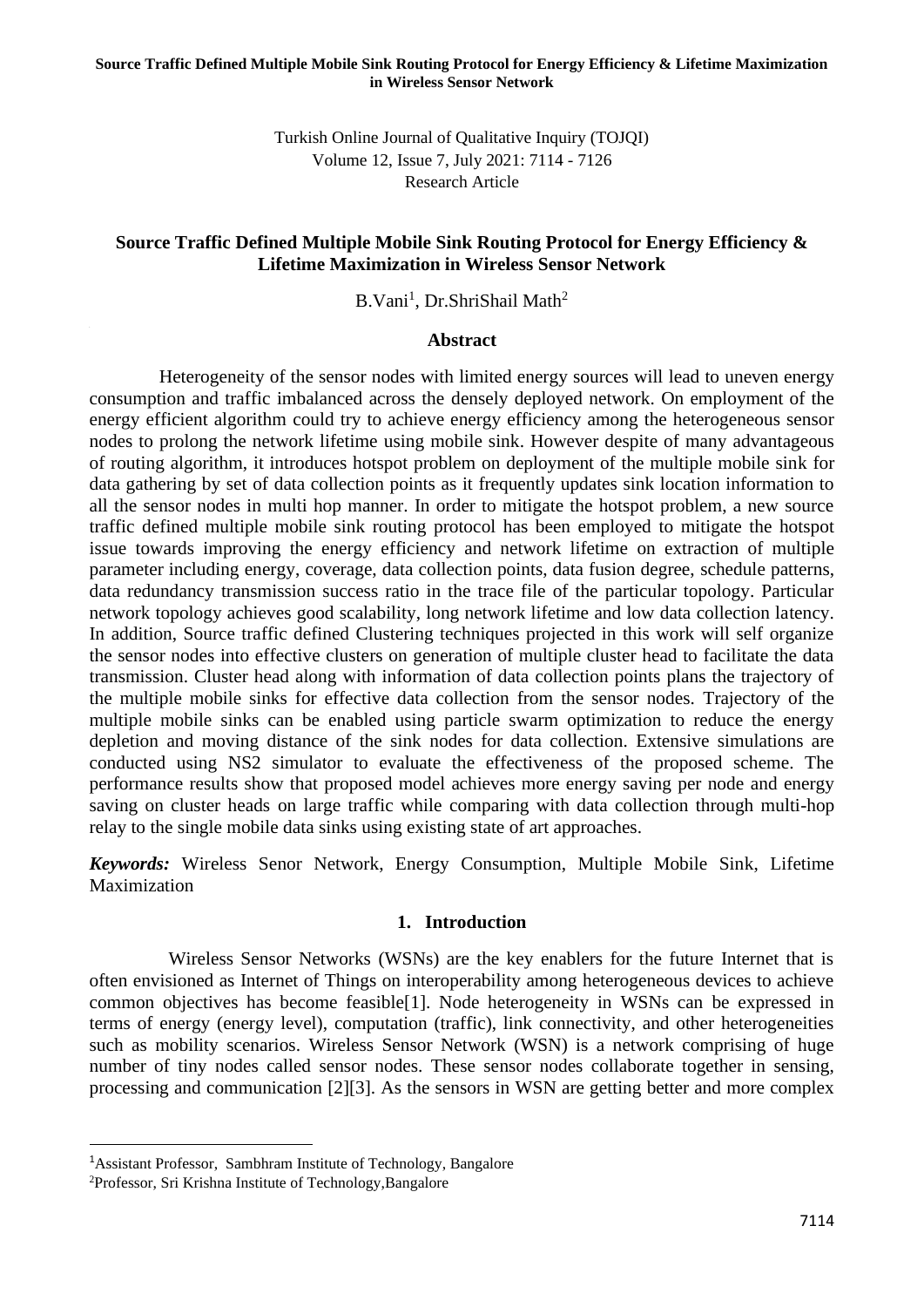due to the recent advancement in MicroElectroMechnaical systems technology, makes it promising to implement them for sophisticated applications [4].

 Sensors are generally densely deployed and randomly scattered over a sensing field and left unattended after being deployed, which makes it difficult to recharge or replace their batteries. After sensors form into autonomous organizations, those sensors near the data sink typically deplete their batteries much faster than others due to more relaying traffic. When sensors around the data sink deplete their energy, network connectivity and coverage may not be guaranteed[5]. To cope with traffic heterogeneity constraints among sensor nodes, it is crucial to design an energyefficient data collection scheme that consumes energy uniformly across the sensing field to achieve long network lifetime with low data latency[6]. Many states of art approaches has been employed to address the above mentioned constraints, but some inefficiencies have been identified on intracluster aggregation and inter-cluster data forwarding. On employment of the mobile sink, it may alleviate non-uniform energy consumption and unsatisfactory data collection latency.

 In this paper, a new source traffic defined multiple mobile sink routing protocol has been proposed to improve the energy efficiency and network lifetime. Initially sensors node are self organized into clusters and cluster head is selected based on energy density to take the responsibility for forwarding data to the data sink. Further multiple parameter including energy, coverage, data collection points, data fusion degree, schedule patterns, data redundancy, transmission success ratio in the trace file of the particular topology has been extracted to establish the data transmission utilizing the mobile sink. Multiple Mobile sink has been employed in this work. Hence the trajectory of the multiple mobile sinks has been computed on basis of the traffic from the data collection points using optimization technique named particle swarm optimization. It is effective in reduce the energy depletion and moving distance of the sink nodes for data collection. Finally data redundancy on data aggregation is eliminated indexing approach.

The rest of this paper is organized into following section which is as follows: In Section 2, the traditional algorithm on the energy efficient routing and throughput improvement has been analysed along strategies to mobile sink scheduling framework. Detailed specification of proposed framework for energy efficient data transmission in wireless sensor network is given in Section 3. The simulation results and performance evaluation of proposed framework using various performances metric against state of art approaches are presented in Section 4. The article has been concluded in Section 5 with providing final remarks and future research directions.

### **2. Related work**

In this section, Energy efficient routing model for wireless senor network has been examined in details on basis of deployment of mobile sink, clustering of the sensor nodes and optimal path finding of the mobile sink for data collection from sensor node to base station. Each of those energy efficient techniques which follows some kind of better performance effectiveness on the evaluation of the model has been represented in detail and few which performs nearly equivalent to the proposed model is described as follows

# **2.1. Ring Routing – Energy Efficient Routing Protocol**

 In this architecture, ring routing has been employed to wireless senor nodes and mobile sinks on utilizing the greedy geographic routing solutions and asynchronous low power MAC protocols as it is scalable and energy efficient. It requires knowledge of the node inside the cluster to carry out the data transmission with mobile sink to ease the data collection efforts and to exhibit superior performance in the heterogeneous nodes[7]. Further it achieves fast data delivery on establishing a virtual ring structure which allows fresh sink position to regular nodes.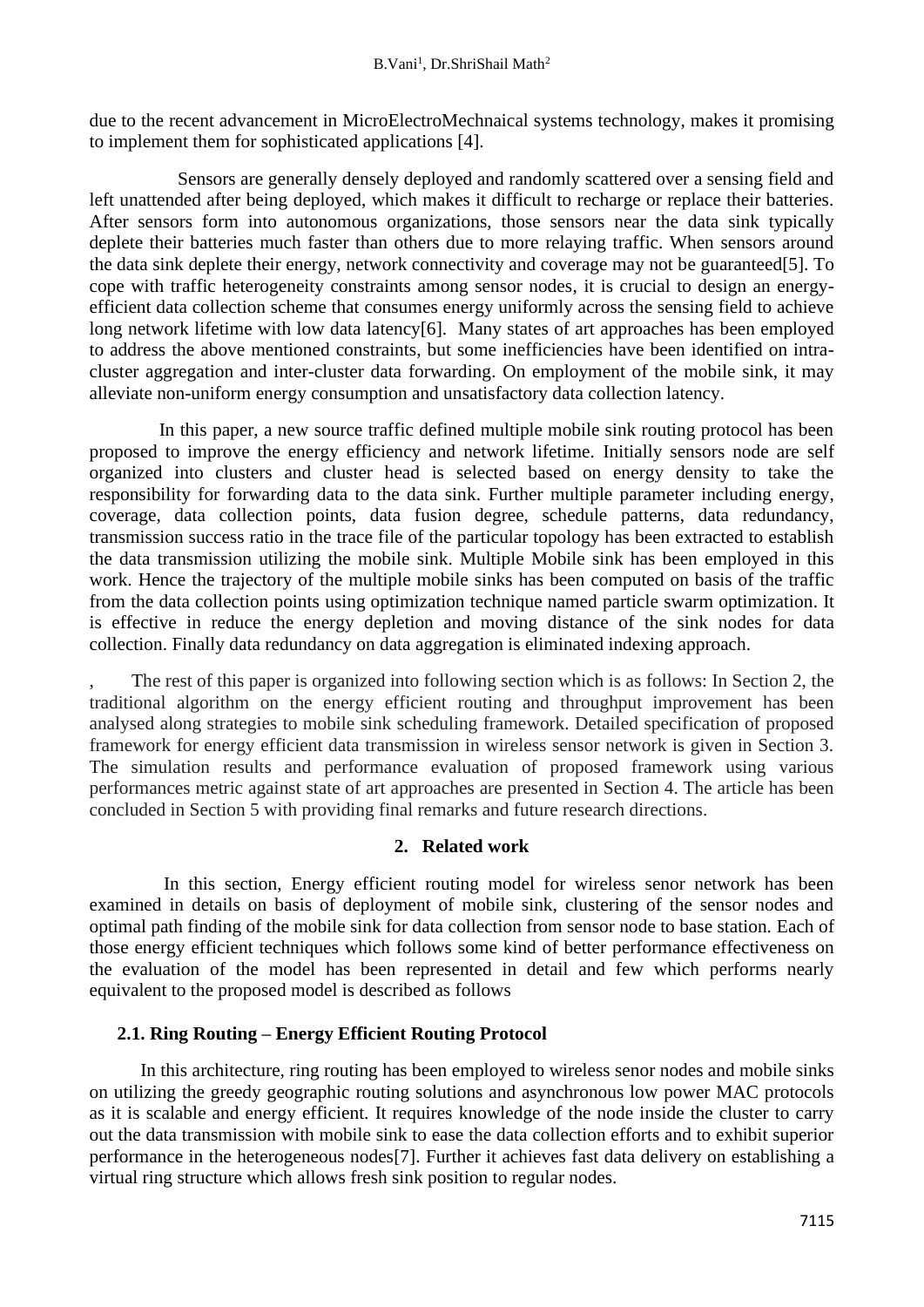## **2.2.Hybrid Adaptive Routing Protocol for Energy Efficient Routing**

 In this architecture, adaptive routing protocol has been dealt in sparse wireless sensor network with multiple mobile sink on achieving reliable and energy efficient data transmission. As Mobile sink propagating in the network is random, it becomes unpredictable for data transmission to sink on minimum energy data delivery[8]. In order to achieve the minimum energy data delivery, erasure coding with automatic repeat request has been used to cope with message losses and ability to adapting the level of redundancy based on feedback send by the mobile sink.

## **3. Proposed Architecture**

 In this section, network topology of the wireless sensor network and inclusion of multiple mobile sink for data transmission through data collection points has been constructed as effective infrastructure. In addition, source traffic defined strategies employed to model the framework has been discussed with optimization technique using Particle swarm optimization towards generating trajectory for data collection from sensor by mobile sinks has been represented with details is as follows

### **3.1.Network Infrastructure**

 Sensor Nodes and Mobile Sinks used for data communication to base station on details of the specified infrastructure has been provided as follows

#### • **Sensor Node Deployment**

 In this work, Wireless Heterogeneous Sensor Networks which consist of a set of n static sensors which is represented as  $S = \{s_1, s_2, \ldots, s_n\}$ . Different sensors may be embedded with different sensing elements, each of which undertakes different sensing tasks. All sensors are distributed over a given rectangular region  $R$ . The sensing and communication radiuses of each sensor are r and  $2r$ , respectively.

### • **Mobile Sink**

 Mobile Sink which consist of a set of mobile sinks sink intended to visit sensors and collect data from the sensor which is represented as  $M = \{m1, m2, ..., mn\}$ . The mobile sink is battery powered and it is intended to visit each sensor in round passion. A round begins when the mobile sink leaves the base station and ends when the mobile sink returns to the base station. Let  $p0$  denote the base station. Tree topology will be formed for data collection from sensor node and transmits to the collection point which acts as root.

### • **Collection Point**

Let  $P = \{p1, p2, \dots, pm\}$  denote the selected list of collection point to gather the data or information from the sensor node through mobile sink. Let  $\pi = (p0, p1, \dots, pm, p0)$  denote the constructed path which passes through each  $pi \in P$  and returns to the base station  $p0$ . The m collection points will be responsible for collecting data from other sensor and transmit the collected data to the mobile sink when the mobile sink visits them. The data will be transmitted from sensor node to collection point in hop by hop manner.

### **3.2. Clustering of the Wireless Sensor Network**

 In this section, Clustering of sensor nodes has been carried out. Sensors are organized into clusters on basis of residual energy and link quality using K Means clustering[9]. Each sensor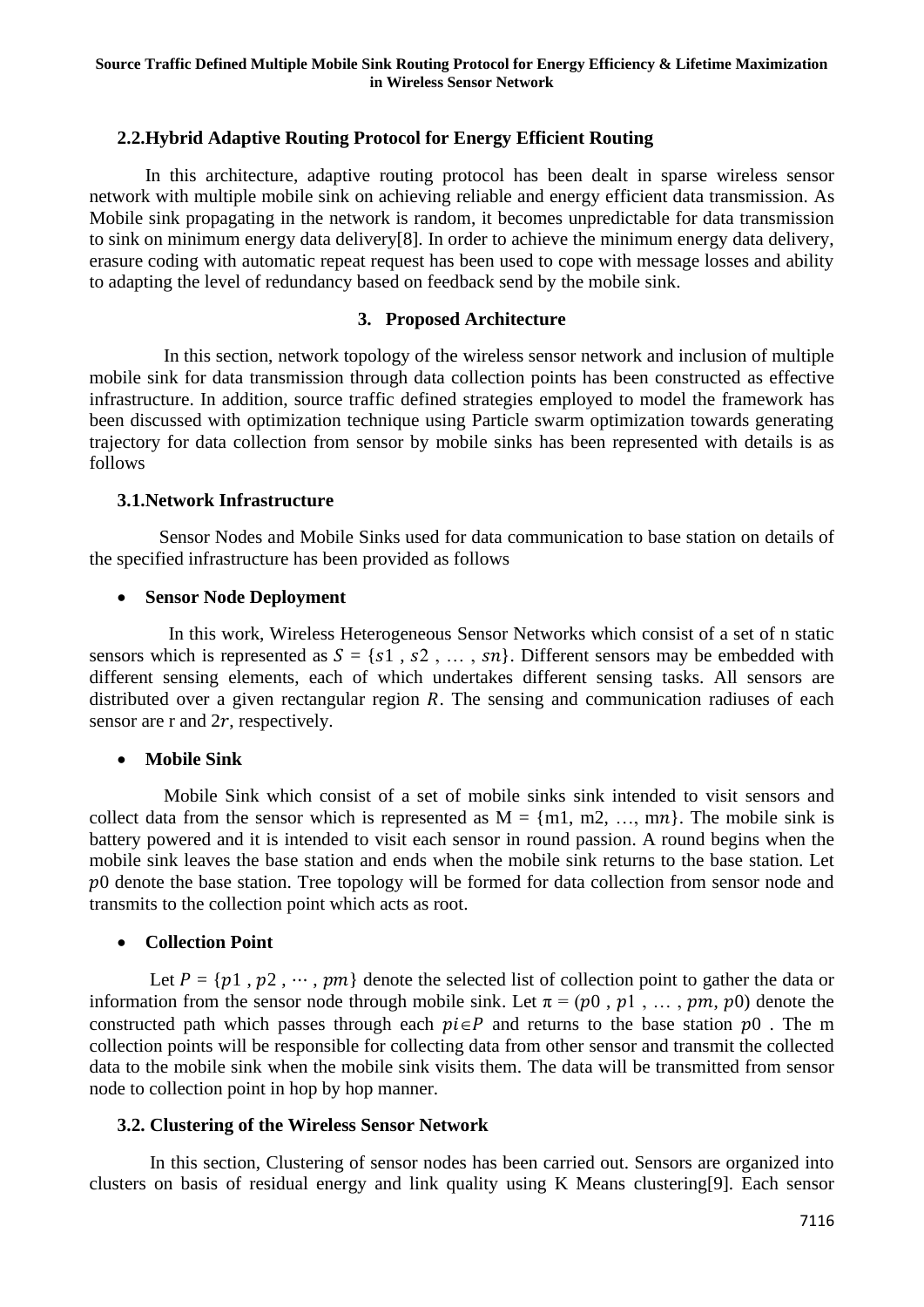decides to be either a cluster head or a cluster member in a distributed manner on basis of residual energy. In this model, sensors with higher residual energy would become cluster heads and each cluster has at most C cluster heads, where C is a system parameter. Cluster generated using k means algorithm is represented as follows

$$
\mathbf{D}_{\mathrm{v}}\mathbf{=}\ \sum\nolimits_{\mathrm{v}\in \mathrm{N}(\mathrm{v})}^{n}\{\mathrm{dist}(\mathrm{v},\mathrm{V}|\mathrm{)}\}
$$

Where  $D_v$  is the sum of distance between all neighbours

 The multiple cluster heads within a cluster are called a cluster head group with each cluster head represented as a peer of others. Cluster generation using k means model utilizing sensor node has been described in the figure 1



**Figure 1: Cluster Structure of Wireless Sensor Network**

 The particular algorithm constructs clusters composed of sensor with 1 hop away from at one cluster head. The advantage of modelling is that the intracluster aggregation is limited to a single hop. The residual energy of the cluster is computed using

$$
\mathbf{E}_{\rm a} = \frac{1}{Ki+1} \sum_{j=1}^{Ki} \mathbf{E}_{\rm jr} + \mathbf{E}_{\rm ir}
$$

Where  $E_a$  is the average residual energy of all nodes within node i's transmission range Rc,  $E_{ir}$  and  $E_{ir}$  are the residual energy of node i and node j respectively, Ki is the number of neighbor nodes of the node i. If  $E_{ir} > E_{ia}$ , the node is the candidate source routing node. Cluster is periodical updated to rotate cluster heads among sensors with higher residual energy to avoid depletion of energy from cluster heads[10]. Moreover, cluster heads can also adjust their output power for a desirable transmission range to ensure a certain degree of connectivity among clusters.

### **3.3.Data Aggregation**

 Cluster Head group adopts time-division-multiple-access (TDMA) based technique to coordinate communications between sensor nodes and to avoid the collision on data aggregation. Especially distributed Randomized TDMA Scheduling[11] is applied to gather the data from the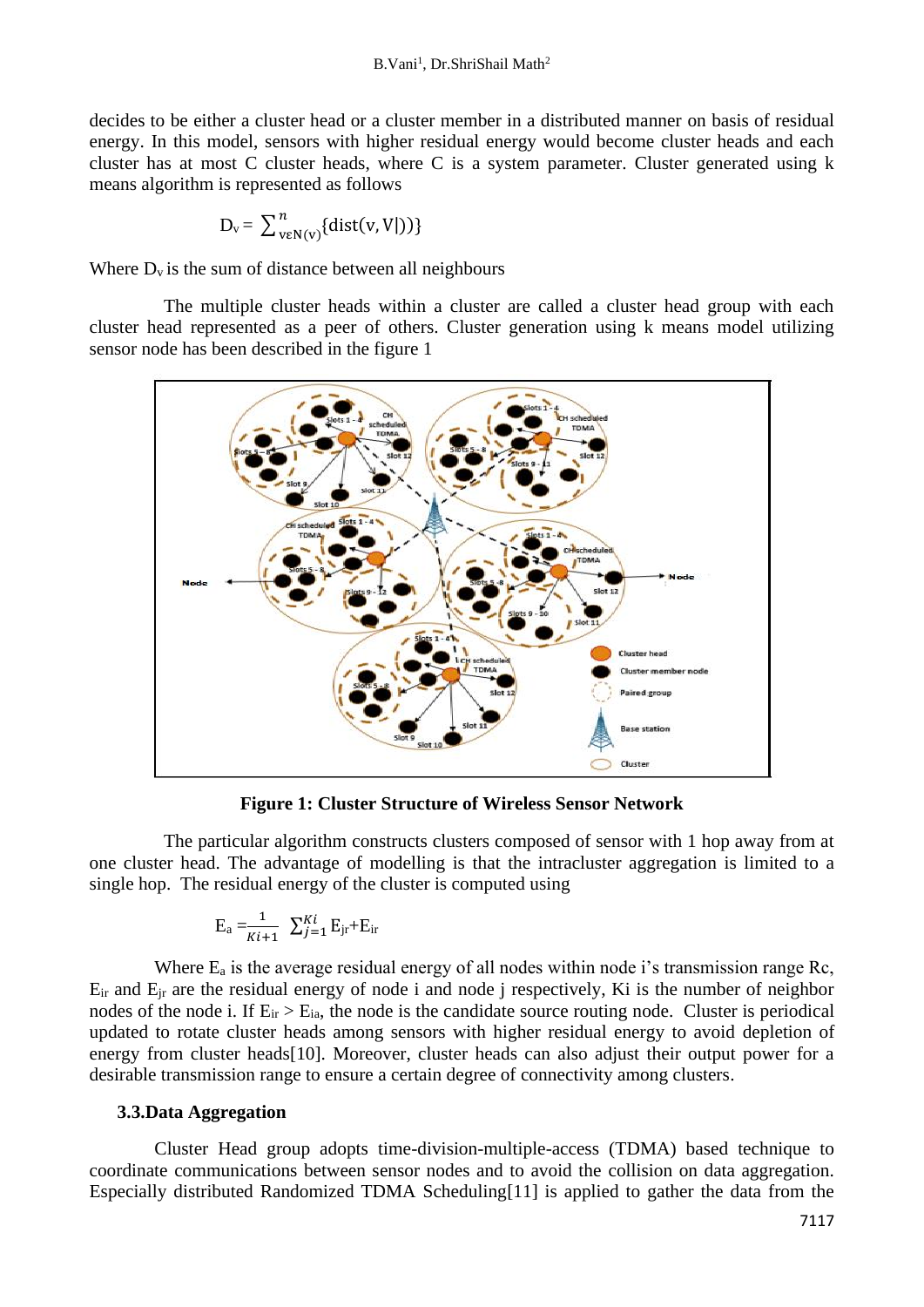#### **Source Traffic Defined Multiple Mobile Sink Routing Protocol for Energy Efficiency & Lifetime Maximization in Wireless Sensor Network**

cluster members. Further local synchronization is carried towards effective data collection. Figure 2 represents the distributed Randomized TDMA scheduling towards data gathering.



**Figure 2: Distributed Randomized TDMA Scheduling**

 On cluster heads, the nodes synchronize their local clocks via beacon messages upon uploading buffered data to data collection point via mobile sink[12]. The nodes in a CHG could adjust their local clocks based on that of the node with the highest residual energy. Scheduling of the node using DRTDMA is to cluster for data for mobile sink. Algorithm1 describes the working of DRTDMA scheduling.

#### **Algorithm 1: DRTDMA Scheduling**  Initialize

```
 // N is number of nodes in the network 
   // K is number of required clusters
Assign n = N/KCompute () 
   for i 1 to n 
{
    for i = 2 to n
        Synchronize the Nodes in the Cluster 
If (node (node (i) ID == node (i) ID)
   node i and node j are Synchronized 
      count++ 
Else 
   node i and node j are unpaired 
        countl++endif
  endFor 
   endFor 
total slot= \text{(count + count)} -1Broadcast TDMA according to the total slot to n−1 nodes
```
# **3.4.Distributed optimal Movement prediction of Mobile Sink**

 Optimal Movement strategies of the mobile sink establishes great energy saving and shortened data collection latency, which has the potential for different types of data services. To collect data as fast as possible, multiple mobile sink has been employed with some strategies to gather sensor information. In this mobile sink should stop at positions inside a cluster that can achieve maximum capacity[13].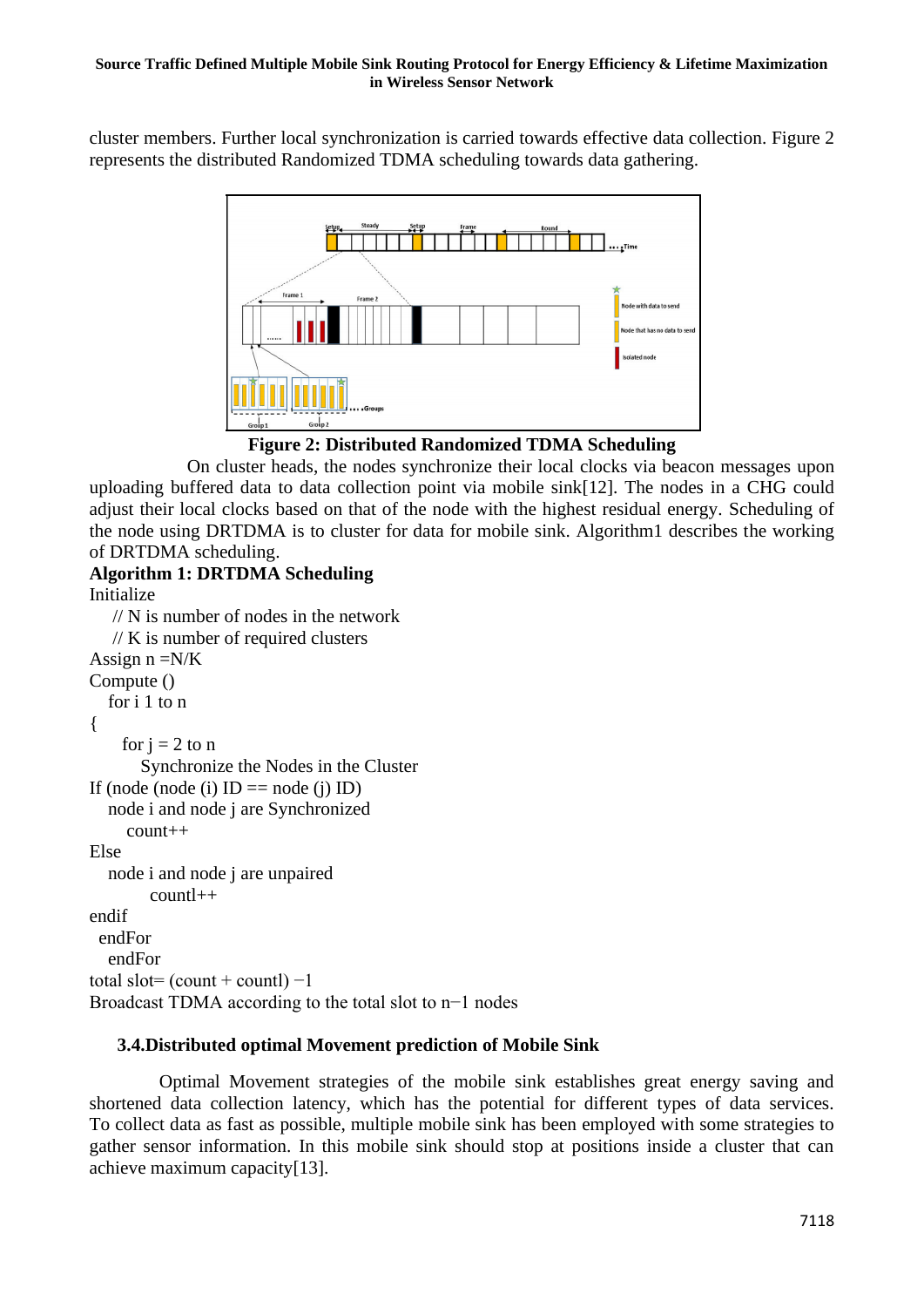In optimization models, mobile sink is considered as mobile, it has the freedom to choose any preferred position for data collection. However, this is infeasible in practice, because it is very hard to estimate channel conditions for all possible positions. Thus, we only consider a finite set of locations. To mitigate the impact from dynamic channel conditions, mobile sink measures channel state information before each data collection tour to select candidate locations for data collection. We call these possible locations mobile sink can stop to perform concurrent data collections prediction path using particle swarm optimization

## **3.4.1. Particle Swarm optimization**

 In this model, Effective collection point and path for traversing for mobile sink can be computed effectively. In this, mobile sink moving around the available path is considered search space is looking for best solution for path traversing[14]. In this mobile sink is considered as particle in the search space composed of cluster and cluster members of sensor nodes. Particular model compute the g best and p best for the mobile sink traversing on basis of fitness function. In addition, velocity of mobile sink is also computed to determine the solution. Algorithm 1 describes the working of PSO model towards identifying the effective path

## **Algorithm 1: Optimal Path Prediction using Particle Swarm Optimization**

**A** : Population of mobile sink containing sensor nodes **p<sup>i</sup>** : Position of mobile sink **a<sup>i</sup>** in the solution space **f** : Objective function

**v<sup>i</sup>** : Velocity of mobile sink **a<sup>i</sup>**

**V(ai)** : Neighborhood of mobile sink a**i** (fixed)

• p: particle's position

- v: path direction
- c<sub>1</sub>: weight of local information
- c2: weight of global information
- pBest: best position of the particle
- gBest: best position of the swarm

```
P = Particle Initialization();
```

```
For i=1 to it_max
```

```
 For each particle p in P do
   fp = f(p);
    If fp is better than f(pBest) 
       pBest = p;
    end
  end
 gBest = best p in P;
  For each particle p in P do
     v = v + c1*rand*(pBest - p) + c2*rand*(gBest - p);p = p + v;
  end
end
```
 Mobile sink that visit all the collection points can be computed on basis of pbest and gbest best values. Instead, it calculates some collection points which are accessible. In addition, fitness function determines the sequence for mobile sink to visit these selected collection points such that data collection latency is minimized. On employment of the algorithm, mobile sink has pre-knowledge about the locations of collection points and it can determine a good trajectory with the shortest route to collect the sensor information.

### **3.4.2. Optimizing Energy Consumption**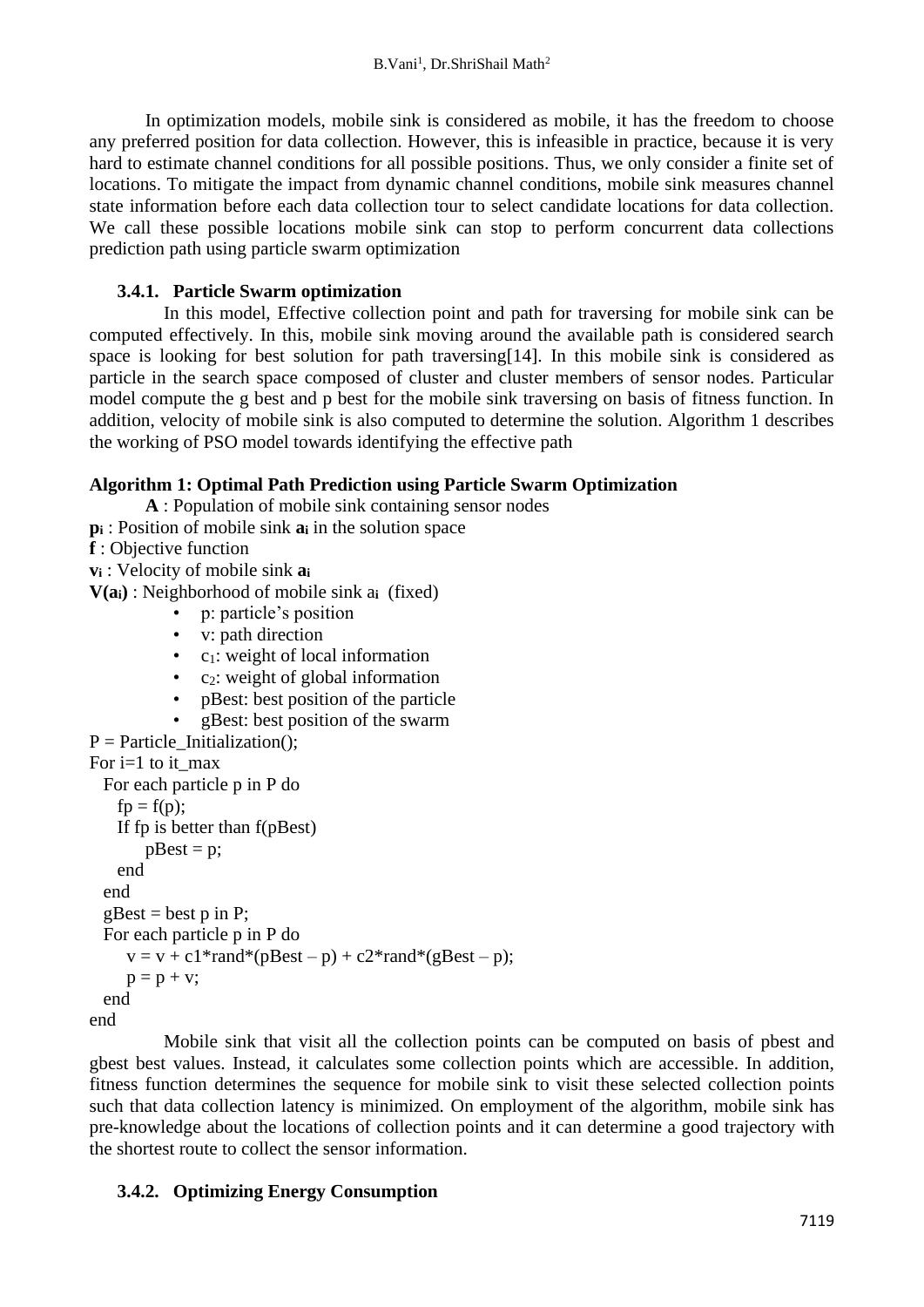#### **Source Traffic Defined Multiple Mobile Sink Routing Protocol for Energy Efficiency & Lifetime Maximization in Wireless Sensor Network**

 Energy consumption is the most important factor in determining the lifetime. In this section, optimizing the energy consumption of sensor node and mobile sink against data communication has been carried out using constraints[15]. In a multi-hop wireless transmission system, the smaller the difference in transmission distance between each hop, the best the energy efficiency of wireless transmission system can be obtained. Figure 3 represents the computation of the mobile sink by PSO optimization technique for energy efficient data transmission.

 The effective distance as the transmission distance between each hop, and assume that a data link between the source node and the destination node at distance D is divided into x hops by  $(x - 1)$  intervening collection points. Given the distance D and the number of hops x, the total energy usage along the path can achieve the minimum when each hop shares the same transmission distance  $d = D/x$ . In order to determine the optimal collection point, we calculate the effective distance d by giving the total energy consumption E<sub>total</sub> of the path as follow

$$
E_{\text{total}} = xE_{T} (k) + (x - 1)E_{R}(k)
$$
  
= x(kE<sub>elec</sub> + k $\epsilon_{\text{ampd}}$   $\gamma$ ) + (x - 1)k(E<sub>elec</sub> + E<sub>DA</sub>)  
= (2x - 1) k<sub>eelec</sub> + x(k $\epsilon_{\text{ampd}}$   $\gamma$  + kE<sub>DA</sub>) - kE<sub>DA</sub>

 Consequently, node with larger traffic rate (packet size) will have larger average traffic rate (TR) with respect to previous rounds. The average traffic rate (TR) of node i at the current round is given b

 $T_R(i) = Mbx(i)/R$ 

Where number of messages transmitted by node i is  $Mbx(i)$ 

Current round is represented by r



**Figure 3: Mobile Sink selection for Energy Efficient Transmission**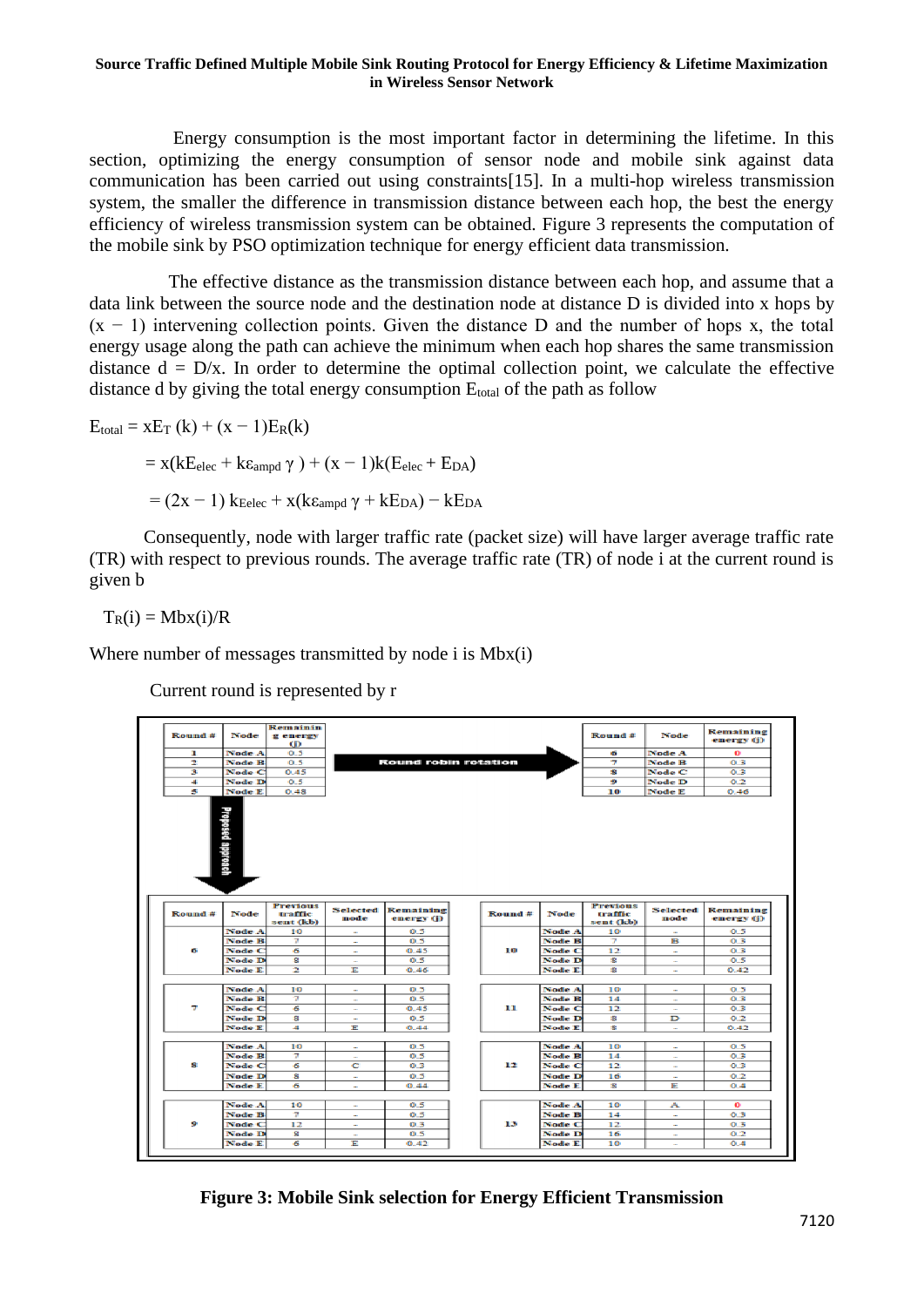Each node computes its average traffic rate with respect to previously sent messages and compares its traffic rate with the average traffic rate and node checks its energy status according to the threshold value (the minimum energy node is required to survive in the network). The threshold value is computed according to the estimated energy consumption in the whole network per round[16]. To estimate the energy consumption in round ( $E_{round}$ ), we assume that the sensor nodes are uniformly distributed in  $K \times K$  as

 $E_{round} = packetsize * (2N_{tslot}E_{elec} + N_{tslot}E_{DA} + k\epsilon_{mp}d^4_{t_BBS} + N_{tslot}\epsilon fsd^2_{t_CCH})$ 

## **3.4.3. Estimating Uniform Data Gathering Delay**

The network lifetime highly depends on the sensor node that has the lowest remaining energy. Let  $\xi_i$  denote the lifetime of the sensor, and Ei t denote the energy consumption of sensor  $si$  in the t-th round. Let  $E_0$  denote the battery capacity of each sensor node. The data reporting delay is another important metric which affects the WSN performance<sup>[17]</sup>. Reporting delays are largely affected by the overall traffic in the network and the number of hops data packets travel from the source to the sink Uniform delay of the data gathering by mobile sink is given by

 $\sum E i \ t \leq E 0 \leq \sum E i$ 

 The data generated by each CP should be sent to the mobile sink on basis data flow constraints is given as

$$
n_{CPi}^{send} = \sum (n_{i,j}^{store} \times \lambda_{i,j})
$$

Where  $n_{\text{CPi}}$ <sup>sen</sup> is the data size sent from  $\text{CPi}$  to the mobile sink.

 Therefore, the node's energy consumption is mostly affected by traffic rate on the distribution of heterogeneous sensor nodes. It is assumed that each sensor node is using free-space energy model to send data to CH as stated earlier.

### **3.4.4. Redundancy Elimination in Data Aggregation**

 Redundancy of data collected by the mobile sink has been eliminated before data aggregation using data indexing structure in the base station or analysis of the trace file on collection point[18]. It is computed to eliminate the traffic, overhead and latency. Further elimination of redundancy improves the throughput and energy consumption. Constraints to determine the redundancy in the collection point is given by

```
Rd=Packet P. Index(i) \varepsilon tracefile(m<sub>i</sub>)
```
 In above constraint, packet for the sensor is verified for redundancy estimation in the trace file of the mobile sink. It further eliminated against the transmission in the network to the base station for storage and data uploading time can be greatly reduced. Finally it makes possible for multiple cluster heads in a CHG to transmit distinct data simultaneously.

## **4. Simulation Results**

 In this Section, we simulate detail description of proposed source traffic defined multiple mobile sink routing protocol towards Throughput Maximization in the Wireless Sensor Network using NS2 Simulator[19]. Extensive experiment explores various performances on its comparison with existing techniques. The performance of the work has been demonstrated with the properties and measures of the network performance in terms of Throughput, Packet delivery ratio, Network Overhead and Packet Loss. The STDMMS protocol extends the Ring Routing protocol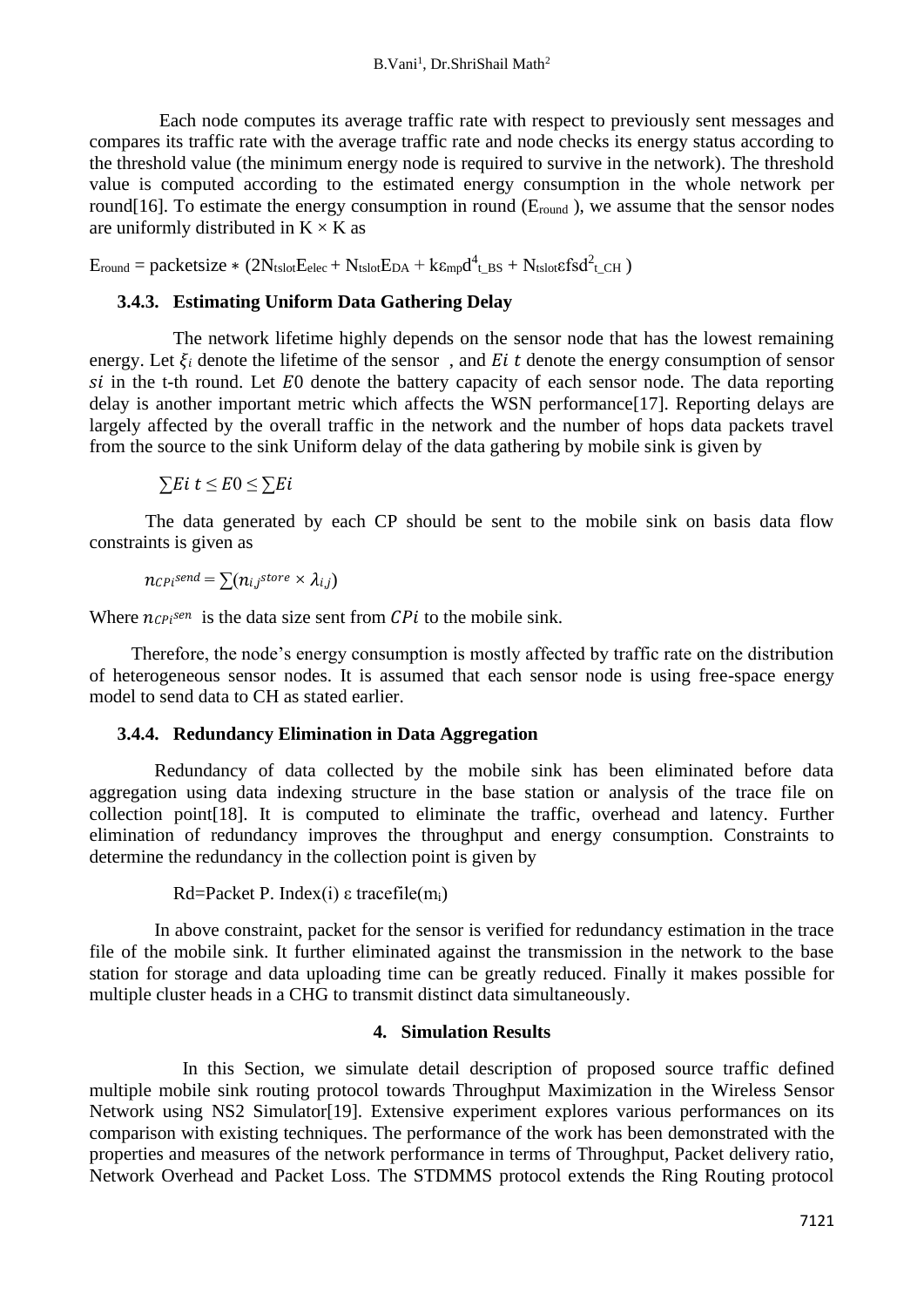through inclusion of Traffic and Redundancy management Constraints. In the Simulation, the set up of the network along its parameter is described in the following table 1

| <b>Simulation Parameter</b> | <b>Value</b> |
|-----------------------------|--------------|
| Simulator                   | NS2          |
| <b>Topology Size</b>        | 1000m *1000m |
| Initial energy Bound        | 0.5 joules   |
| Number of Nodes             | 200          |
| Bandwidth of the Network    | 2Mbps        |
| <b>Traffic Type</b>         | <b>CBR</b>   |
| Pause Time                  | 10s,20s      |
| Data Packet length          | 512 bytes    |
| <b>Buffer Size</b>          | 30 packets   |
| <b>Simulation Time</b>      | 30 minutes   |

**Table 1: Simulation Parameters used to build a protocol**

 The duration of mobile sink's moving trajectory on the various path of sensor region has been divided into several consecutive time slots on reference to the cluster head. The data collection hop count  $m = 3$  is defined and use the nearest neighbor algorithm to find the shortest path and clustering the sensor nodes [20]. Node energy consumption at different rates during mobile sink selection, transmission, reception, idle waiting and sleeping has been calculated for evaluation of the proposed model.



## **Figure 2: Performance Analysis of Proposed Framework against Existing Technique through Energy Utilization**

 The sensor nodes generate different types of traffic depending on its sensing capacity and configuration in terms of number of packet size. The evaluation of the proposed multiple mobile sink data gathering and scheduling on bandwidth requirement against the different network traffic on the heterogeneous sensor nodes is demonstrated and its comparison in terms of energy utilization and network utility is described in the figure 2. Energy utilization is important to ensure the operation of the network in the sense that no sensor would have drained its battery energy during data transmission. There is excessive energy consumption of 0.03mJ per data in transmission.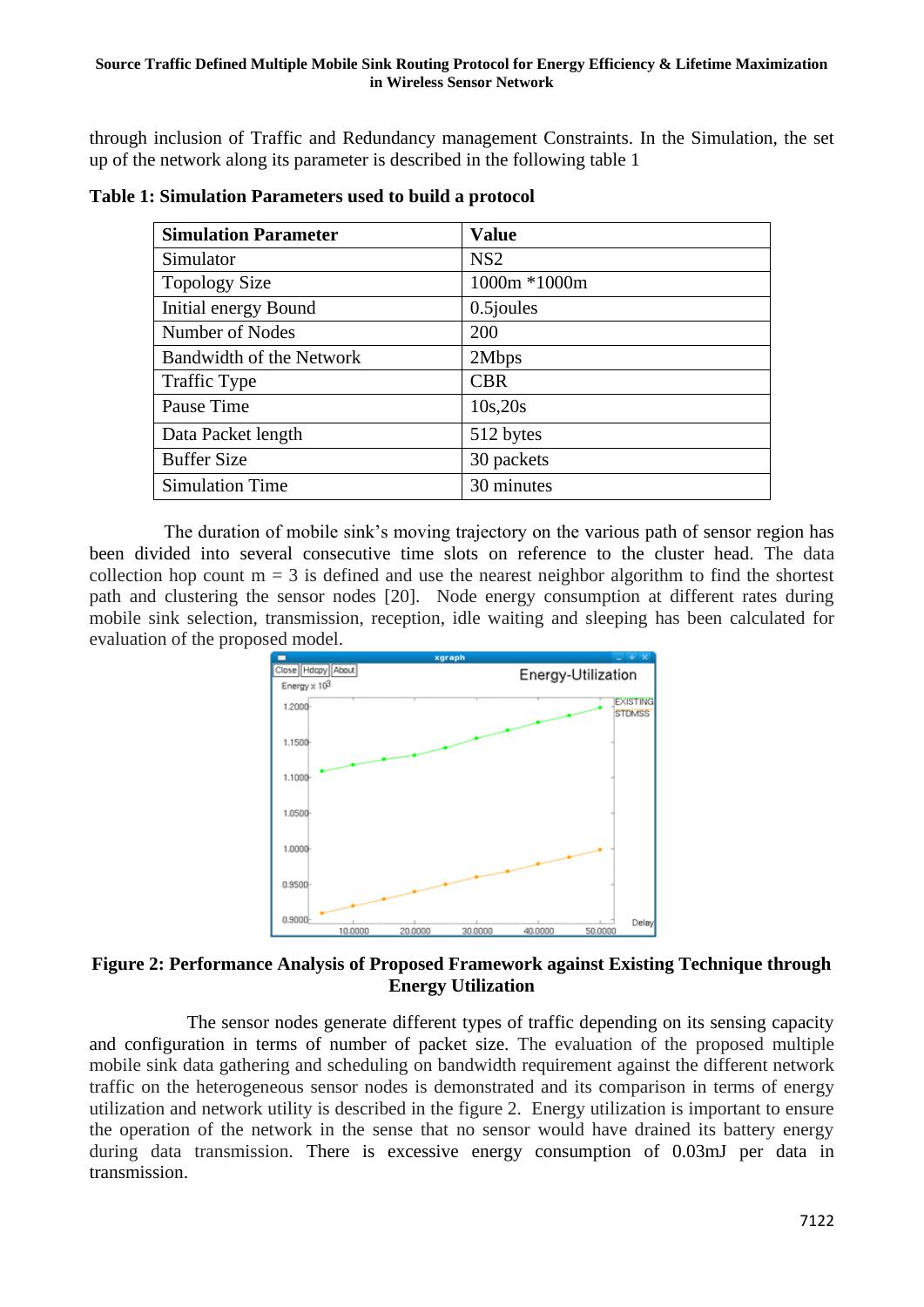#### B.Vani<sup>1</sup>, Dr.ShriShail Math<sup>2</sup>



## **Figure 3: Performance Analysis of Proposed Framework against Existing Technique through Throughput**

 The observations indicate that the proposed protocol can find predict optimal states in short span of time in case of sudden node failure, they aspect increase the throughput of the system. Therefore, the number of participating node for data sensing and transmission in a cluster towards throughput is calculated. Throughput refers to the total number successful bits transmitted to the destination in a period of time. The throughput defines the effectiveness of the network capacity. The network throughput can be computed as follows

#### **Throughput = NR/ NS**

 Where NR is the total packet received by the destination and NS is the total number of packets transmitted by the source.



### **Figure 4 : Performance Analysis of Proposed Framework against Existing Technique through Routing overhead**

 The evaluation of the throughput is described in the figure 3.The unit of network throughput, the total collected data by the sink, is also mbps. The routing overhead is the ratio of the No of time for Sensor Data to be delivered to the destination. The total energy consumed by all sensor nodes which have participated in data delivery. The average energy consumption for each sensor and the maximum energy consumption in the network have been compared. The routing overhead is given in the figure 4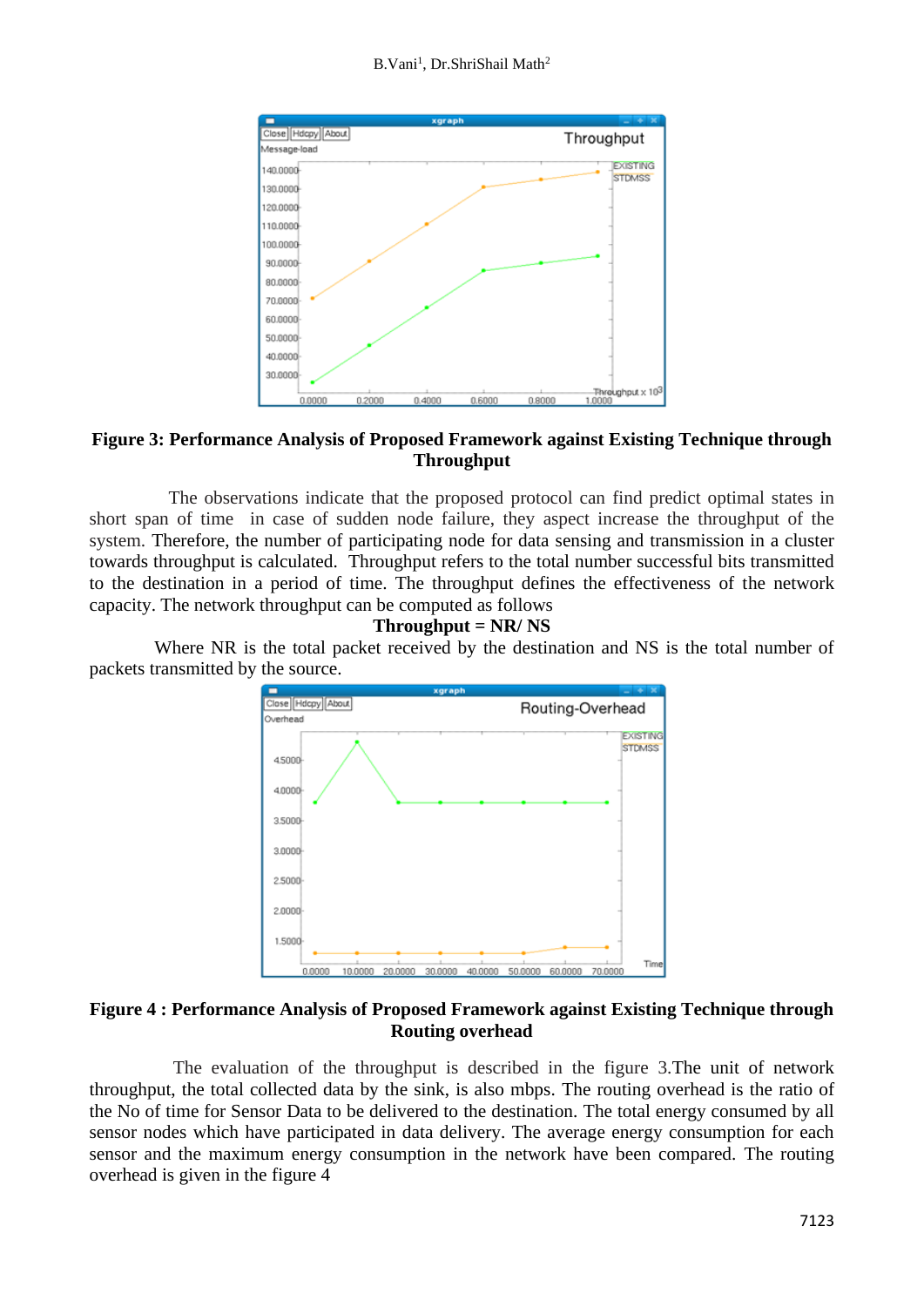# **Routing overhead Rd** = 100% \*  $\frac{nd - ne}{nd}$

 The reason is that in dense deployment, the ratio of loosing contribution in data transmission to sink remains same with larger difference in the number of nodes compared to sparse deployment. The time delay from the generation of the packet to its delivery to the destination has been computed. Further data latency is equivalent to the time duration of a data collection tour which comprises of the moving time and data transmission time. Table 2 concludes the performance values of the different metrics on evaluating the mobile sink data collection.

**Table 2 – Performance Evaluation of the different mechanism on Multiple Mobile Sink Scheduling against Various data traffic of the network**

| <b>Technique</b>                                  | <b>Throughput</b><br>in mbps | Overhead<br>in mbps | <b>Packet Delivery</b><br><b>Ratio</b> | <b>Energy</b><br><b>Utilization</b> | <b>Routing</b><br>Latency |
|---------------------------------------------------|------------------------------|---------------------|----------------------------------------|-------------------------------------|---------------------------|
| <b>Ring</b><br><b>Routing-</b><br><b>Existing</b> | 65.58                        | 15.23               | 97.78                                  | 36joules                            | 0.35                      |
| <b>STDMSS-</b><br><b>Proposed</b>                 | 69.26                        | 12.59               | 99.85                                  | 48 joules                           | 0.26                      |

 Packet delivery ratio is defined as the ratio of the number of Sensor information successfully received by the destinations of the mobile sink to the destination to the number of data packets generated by the source node in the network. The proposed model considers the residual energy of the node and the optimal effective distance to achieve optimal transmission, which ensures the reliability of the next hop node in terms of residual energy. This is because all of them can find more efficient paths for data delivery, and the probability of packet loss due to node death will decrease.



### **Figure 5: Performance Analysis of Proposed Framework against Existing Technique through Packet Delivery Ratio**

 The Figure 5 demonstrates the performance of the packet delivery ratio on mobile sink scheduling. The Routing Latency are largely affected by the overall traffic in the network, hence it is controlled by inclusion of the effective constrainst in the mobile sink data collection on the senor node. In parallel, data routing mechanism is defined strong to handle additional complication of the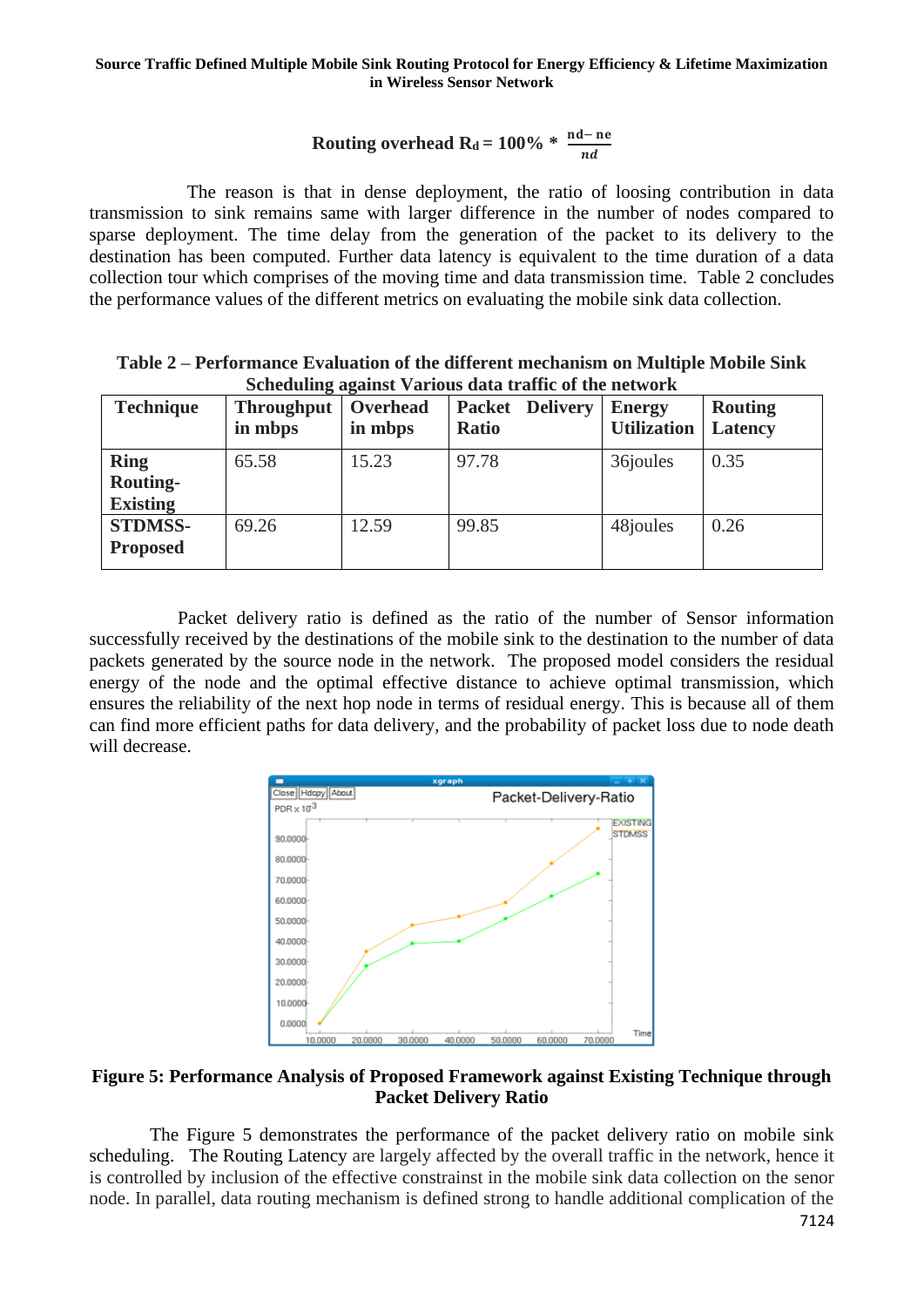node. The figure 6 describes the evaluation of the routing latency against various techniques towards large sizes of data transfers.



## **Figure 6: Performance Analysis of Proposed Framework against Existing Technique through Routing latency.**

 From Simulation analysis it is proved that energy utilization and throughput maximization through employment of optimal solution for multiple mobile sink has improved as compared against state of routing protocol and also performance evaluation depicts the scalability and reliability of the evaluated framework. The network size in terms of the number of deployed sensor nodes also affects the WSN performance significantly since the density of the network and the total traffic loads depend on the network size.

#### **Conclusion**

 We designed and implemented a high throughput and energy efficient protocol named as Source traffic Defined Multiple Mobile Sink Routing protocol through consideration of the cluster based routing time slot and energy factors. It employs K means model for cluster configurable based on residual energy and link quality. The multiple mobile sink moving trajectories has been computed using particle swarm optimization. The Proposed solution mitigates the routing overhead observed in large sensor deployment scenarios on generating constraints for energy consumption. Finally performance of the model has been evaluated on basis of varying network size, Sink Speed and energy factors. The Simulation results prove that proposed framework outperforms state of art technique in terms of throughput, energy utilization and network latency.

#### **References**

[1] I. F. Akyildiz, W. Su, Y. Sankarasubramaniam and E. Cayirci, "A survey on sensor networks," IEEE Communication. Magazine, pp. 102-114, Aug. 2002.

[2] W. C. Cheng, C. Chou, L. Golubchik, S. Khuller and Y.C.Wan, "A coordinated data collection approach: design, evaluation, and comparison," IEEE Journal of Selected Areas in Communication., vol. 22, no. 10, Dec. 2004.

[3] K. Xu, H. Hassanein, G. Takahara and Q. Wang, "Relay node deployment strategies in heterogeneous wireless sensor networks",IEEE Transaction on Mobile Computing, vol. 9, no. 2, 2010.

[4] V. Chandrasekaran, ''A review on hierarchical cluster based routing in wireless sensor networks,'' J. Global Res. Comput. Sci., vol. 3, no. 2, pp. 12–16, 2012

[5] Y. Hou, Y. Shi, H. Sherali, and S. Midkiff, ''On energy provisioning and relay node placement for wireless sensor networks,'' IEEE Transaction on Wireless Communication., vol. 4, no. 5, pp. 2579–2590, Sep. 2005.